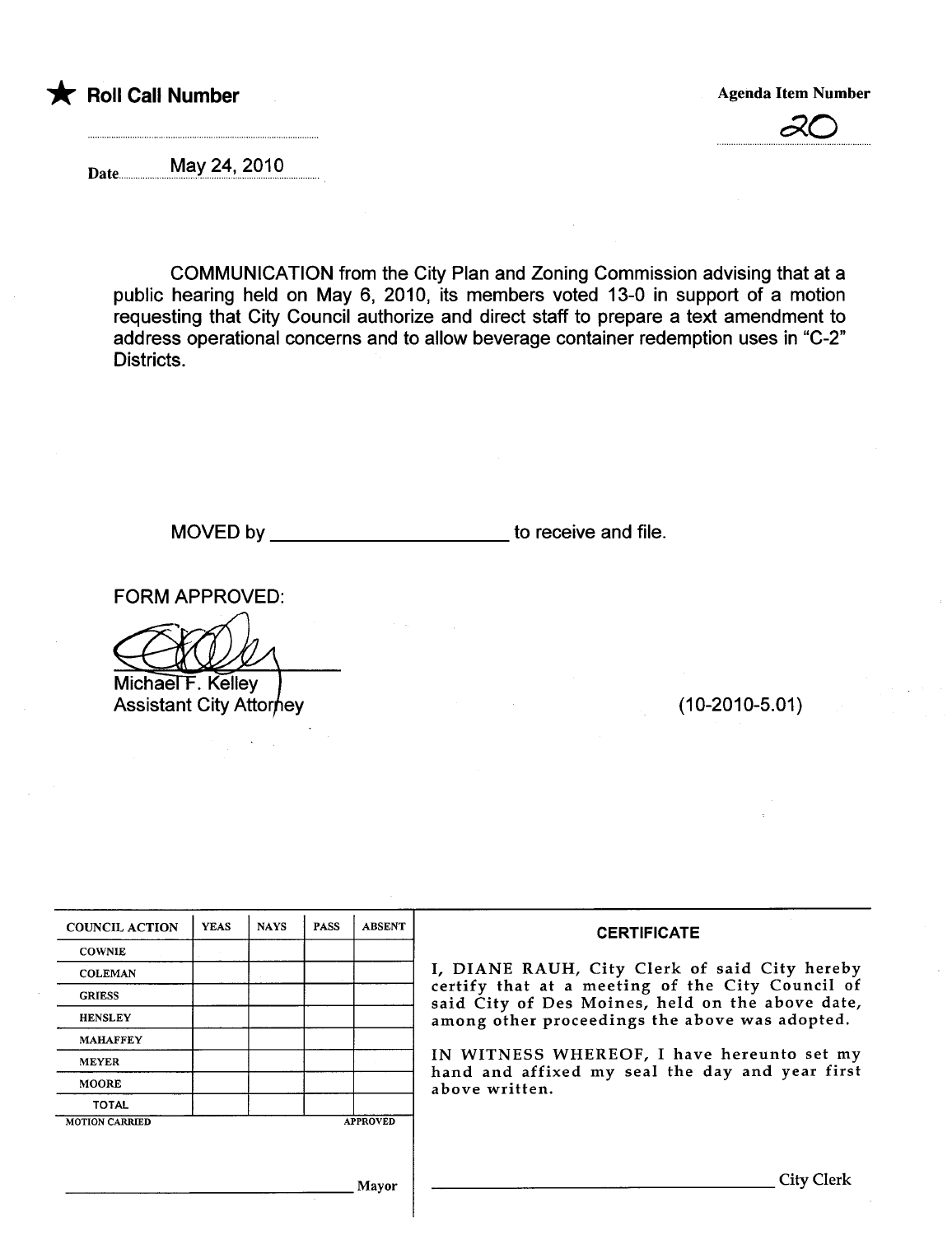May 11, 2010

| Date           |  |
|----------------|--|
| Agenda Item 20 |  |
| Roll Call #    |  |

Honorable Mayor and City Council City of Des Moines, Iowa

Members:

Communication from the City Plan and Zoning Commission advising that at their meeting held May 6, 2010, the following action was taken:

# COMMISSION RECOMMENDATION:

After public hearing, the members voted 13-0 as follows:

| <b>Commission Action: Yes</b> |   | Nays | Pass | Absent |
|-------------------------------|---|------|------|--------|
| Leisha Barcus                 | х |      |      |        |
| JoAnne Corigliano             | Х |      |      |        |
| <b>Shirley Daniels</b>        | Х |      |      |        |
| Jacqueline Easley             |   |      |      | Х      |
| Dann Flaherty                 | Х |      |      |        |
| <b>Joel Huston</b>            |   |      |      |        |
| <b>Ted Irvine</b>             | Χ |      |      |        |
| Jeffrey Johannsen             | X |      |      |        |
| Greg Jones                    | Х |      |      |        |
| <b>Jim Martin</b>             | X |      |      |        |
| <b>Brian Millard</b>          | Х |      |      |        |
| <b>William Page</b>           | Χ |      |      |        |
| <b>Mike Simonson</b>          | Χ |      |      |        |
| <b>Kent Sovern</b>            | Х |      |      |        |

APPROVAL of a motion to send a letter to the Council requesting authorization for staff to prepare a text amendment to address operational concerns and to allow beverage container redemption uses in "C-2" District.  $(10-2010-5.01)$ 

# STAFF RECOMMENDATION TO THE P&Z COMMISSION

Staff recommends that the City should not pursue a text amendment to the Zoning Ordinance to allow the principle use of a C-2 property for a "beverage container redemption center". Such use should remain as a permitted use in an M-1 industrial district provided that all operations are contained within a building in accordance with existing City Code.

# STAFF REPORT

I. GENERAL INFORMATION



Y PLAN AND ZONING COMMISSION ARMORY BUILDING 602 ROBERT D. RAY DRIVE DES MOINES, IOWA 50309-1881 (515) 283-4182

> ALL-AMERICA CITY 1949,1976,1981 2003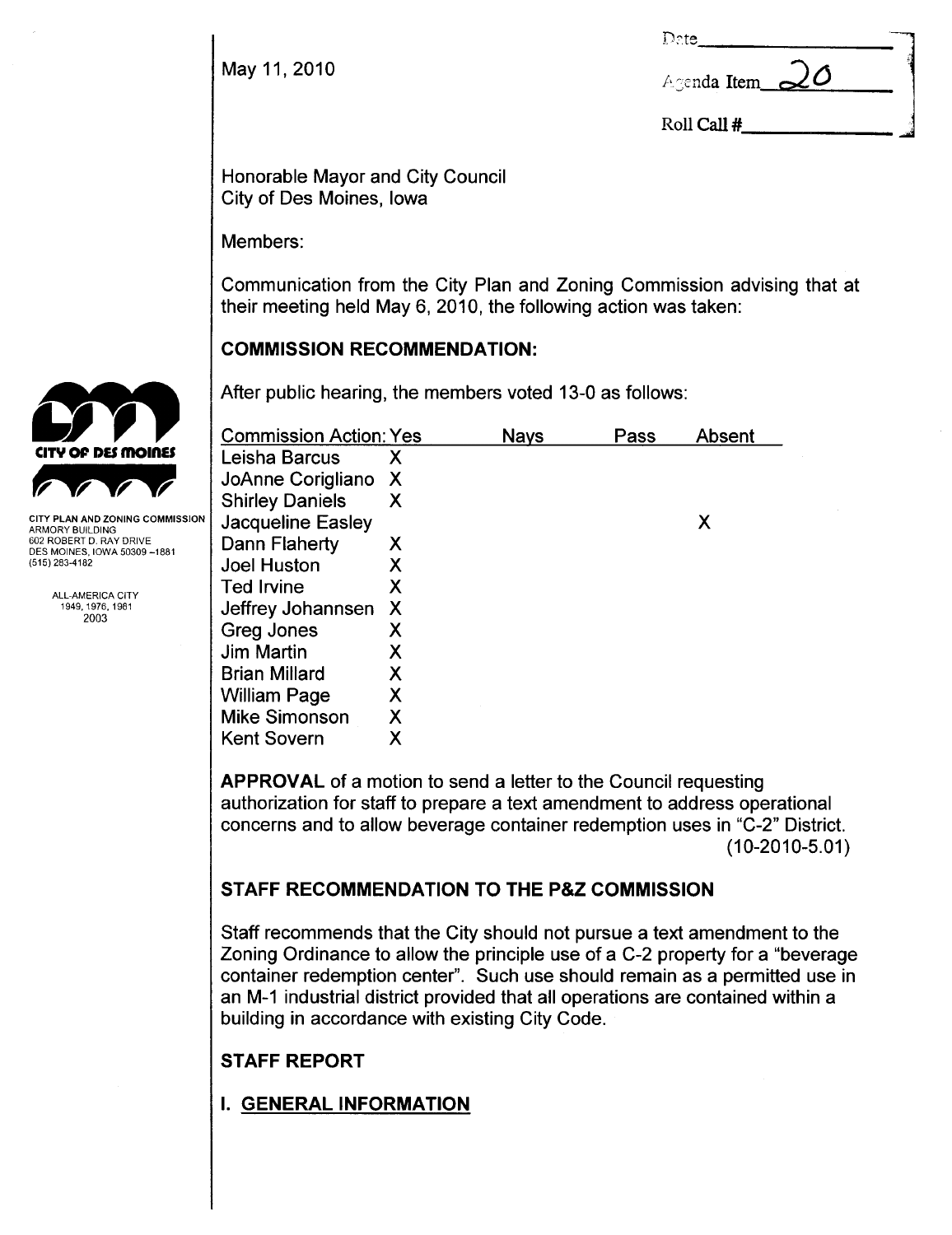Retail and Highway Oriented Commercial District. The subject property was formerly occupied by the Holub Greenhouse and is now owned by George M. Clayton. Prior to February 2, 2010, the Zoning Enforcement staff of the Permit and Development Center issued a verbal notice to the leaseholder (Mr. Egenberger) that use of the property for a beverage container redemption center was not permitted in the C-2 zoning district and that he was illegally occupying the building without a certificate of occupancy.

Mr. Egenberger and Mr. Clayton attended a pre-application meeting on February 2, 2010 and were advised by city staff that a stand-alone beverage container redemption center is classified as a "warehousing", "manufacturing or "recycling" use under the Zoning Ordinance of the City Code. Such a use requires M-1, Light Industrial District zoning and requires all operations to be contained within a building. If such a use cannot comply with the provisions of the M-1 District, then M-2 Heavy Industrial zoning is required.

Mr. Egenberger and Mr. Clayton were advised of the process to change the zoning of the subject property from the C-2 commercial district to an M-1 industrial district and were also advised of the process to request a use variance from the Zoning Board of Adjustment should the applicant's rezoning application be denied by the City Council.

On February 22, 2010 the City received a citizen complaint that Mr. Egenberger was continuing to operate a redemption center for beverage containers (aluminum cans, plastic bottles and glass bottles) from the subject property. A written notice of zoning violation was issued by the Zoning Enforcement Officer on February 23, 2010.

On March 8, 2010 Mr. Egenberger submitted a letter requesting a zoning text amendment to distinguish the principle use of a property for a beverage container redemption center from other warehousing, manufacturing and recycling center uses and to permit the beverage container redemption center use in all C-2, General Retail and Highway Oriented Commercial Districts rather than to apply for a zoning district change for a single propert located at 4109 SE 14<sup>th</sup> Street. Mr. Egenberger did not propose specific language for a text amendment but did note that his operation does not include use of any manufacturing equipment.

On March 24,2010 Mr. Egenberger attended the Plan and Zoning Commission Regulation and Ordinance (R&O) Subcommittee meeting to explain his operations and request for a text amendment. He noted that he has redeemed a maximum of 10,000 beverage containers per day and his goal is to redeem approximately 33,333 beverage containers per day (1,000,000 cans/bottles per month). Mr. Egenberger manually sorts the redeemed cans/bottles according to the distributor, places them in plastic bags and stores the bags in a portion of his 1,000 s.f. of leased space or in distributor supplied trailers that are stored on the property for distributor pick-up and exchange of an empty trailer. Mr. Egenberger is not recycling or storing the cans/bottles for commodity trading purposes. Mr. Egenberger has not contracted any pest or rodent control services at this time due to cost and the infancy of his business.

Assuming 24 beverage containers occupy a space of one cubic foot, staff estimates that Mr. Egenberger's current operations (redemption of up to 10,000 containers per day) would require a minimum 1,250 cubic feet of storage area in a building assuming distributors remove all cans every 3 days (approximately twice per week). Mr. Egenberger's anticipated business operations (redemption of approximately 33,333 containers per day) would require a minimum 4,150 cubic feet of storage area in a building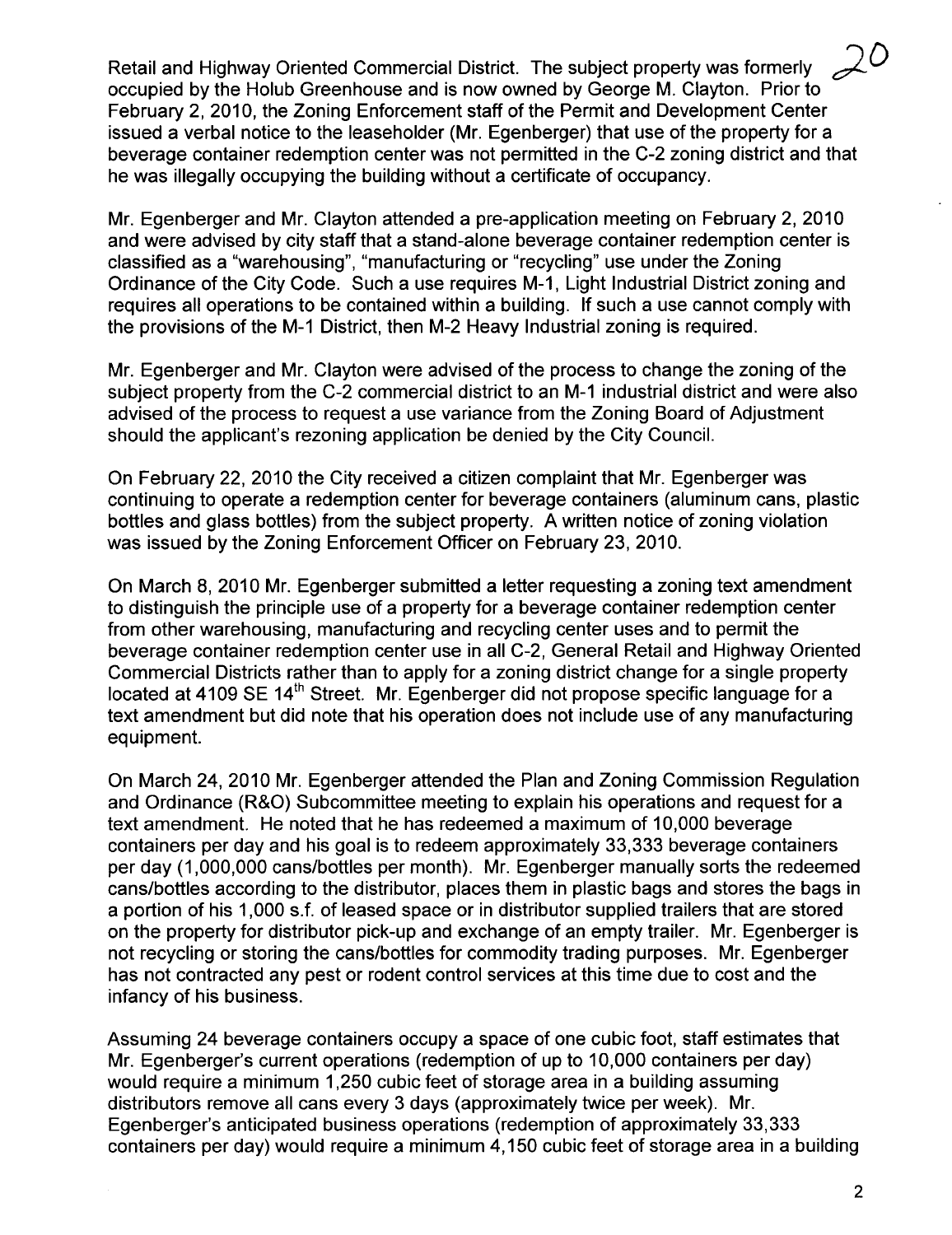assuming distributors remove all cans every 3 days (approximately twice per week). Therefore, Mr. Egenberger's current operations are already exceeding the space he has leased and has resulted in the use of distributor trailers for storage.

## II. ADDITIONAL APPLICABLE INFORMATION

Grocery stores, convenience stores and other like beverage dealers allowed in the City's C-1 and C-2 commercial districts cannot refuse to accept from a consumer any empty beverage container of the kind, size and brand sold by the dealer, or refuse to pay to the consumer the refund value of a beverage container as provided under section 455C.2 of the Iowa Code. However, these accessory redemption activities are contained entirely within the principal or accessory buildings on the site.

The zoning code also states that an accessory building means a structure on the same lot with, separate from, and of a nature customarily incidental and subordinate to the principal structure and intended for the storage of equipment and materials of the principal use. Trailers, semi-trailers, tents, motor vehicles and component parts thereof are excluded for use as accessory buildings in the definition of accessory structures.

Many C-2 districts are located adjacent to residentially zoned areas of the City. While allowing the principle use of a C-2 property for beverage container redemption may be a convenient alternative to grocery stores or convenience stores for consumers, staff is concerned that the operations of such a facility have a high likelihood of creating nuisance impacts on adjoining residential properties due to inadequate storage space within a building, the potential for change in business operations from redemption activities to a commodity trading activity, debris, odor, and attraction of insects and rodents.

No specific zoning text language has been proposed by the applicant. Due to limited staff resources, staff requests a specific directive from the Plan and Zoning Commission and City Council to prepare a text amendment to address these operational concerns if such use is desired in a C-2 district.

## SUMMARY OF DISCUSSION

Mike LudwiQ presented the staff report and recommendation.

Joe Egenberger 4109 SE 14<sup>th</sup> Street stated he is not in agreement with staff's recommendations. The amount of space he has for storing the beverage containers is triple the 1,000 square feet because everyhing is stacked. Therefore, he is not exceeding the space he has leased. His vendors are coming at least twice a week depending on how much he takes in and one vendor has said they will come more if needed. He has not contracted any pest or rodent control services at this time due to cost and the infancy of his business. The citizen complaint was from a competing center that is trying to monopolize the business. Mr. Egenberger does not understand why a redemption center use requires "M-1" zoning and not "C-2" zoning.

Larry Hulse explained that staff recommendation is really not looking at the specific location. It is a text change so it is something that is going to have citywide impact. The zoning ordinance does not always list exactly what each business is but the people that administer the ordinance to compare what type of use it is. The Commission has to determine if they want the use allowed in "C-2" Districts or to remain in "M-1" Districts.

 $20$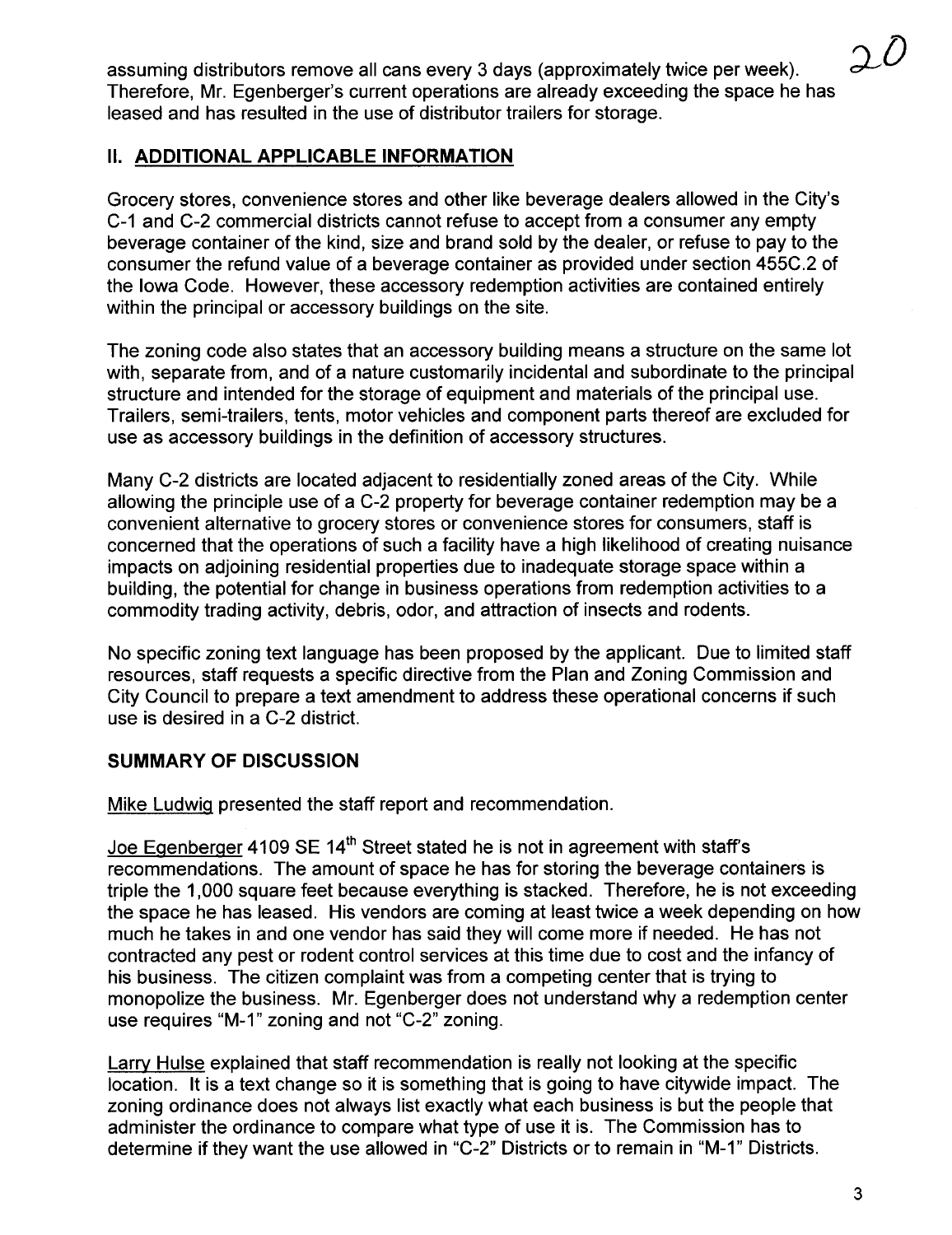20 Mike Ludwig stated the applicant is correct there is not a specific listing of a can redemption center in the zoning code. By strict interpretation of the code if a specific use is not listed, then it is not permitted anywhere in the City. Staff chose to take the approach

that when a use is not specifically listed, they find a use that is most similar or compatible to the proposed use in the zoning code and then apply those regulations. Staff feels confident in their recommendation. There are other means available to the applicant such as rezoning of the specific parceL.

GreQ Jones stated that R&O felt it was at least worthy of sending to the Commission to answer the question. The applicant is providing a service so that people do not have to stand in front of a machine to redeem beverage containers.

Ted Irvine asked if the applicant was before the Commission because he decided to go this route instead of going to the Board of Adjustment and get a variance for this use.

Mike Ludwig stated that there were multiple options. A use variance would be specific to the property just like zoning would be specific to the property, and Mr. Egenberger elected to ask for a text amendment change. The applicant must be denied zoning before they can seek a use variance.

Ted Irvine stated that this kind of business make sense, but encourages the applicant to go to the Board of Adjustment for a variance.

Jeffrev Johannsen stated that he was not in support of changing the zoning but recommends that Mr. Egenberger goes to the Board of Adjustment for a variance.

JoAnne CoriQliano stated that if Mr. Egenberger could keep his business firmly within the boundaries of his building then she sees no problem with it but also do not want to change "C-2" text.

GreQ Jones stated that Mr. Egenberger mentioned at the R&O meeting that if the text amendment change was successful this would be the only time anyone would have to go through the process of requesting the use of a Beverage Container Redemption Center as a Permitted Use within the "C-2" District. He believes all operations should be within a building if allowed in the "C-2" District.

Ted Irvine stated he believes customers are going to prefer to go to a redemption center in the "C-2" District rather than in an "M" zone. He would be comfortable with what Mr. Jones is suggesting.

Mike Ludwig clarified options that were explained to the applicant. If the applicant wants to apply for a rezoning to change this existing property from a "C-2" to "M-1" staff would consider that and would propose reasonable limitations on the property. However, staff will not support a text amendment to the "C-2" zoning district. It is more appropriate to consider a use such as this on an individual basis. The applicant elected to request a text amendment for the entire district.

Greg Jones stated that would be defeating the purpose and thinks that it is the wrong approach and what the applicant is doing has merit.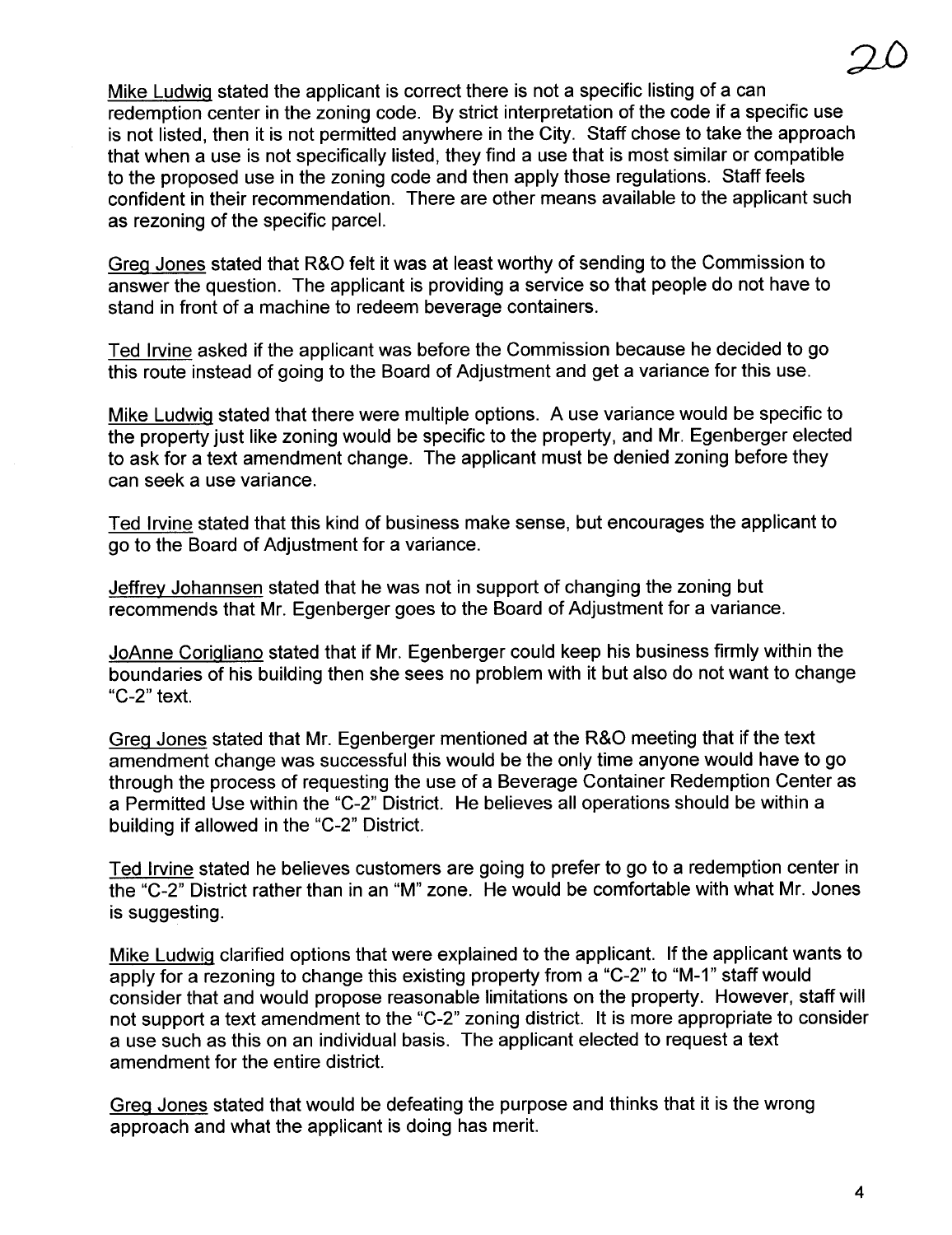## CHAIRPERSON OPENED THE PUBLIC HEARING

### The following spoke in favor of the application

Candace Linville, Indianola stated that as a small business owner they have spent in excess of \$10,000 for site plans and renovation for another use at a different location. The applicant's proposal is an important service for the City.

Ed. Egenberger explained the reason for the applicant (his son) choosing to ask for a text amendment is so that redemption centers can be placed around the City like on Fleur, Army Post Road, and East 14th Street as long as containers are contained in the building and maintained.

There was no one to speak in opposition of the application

### Rebuttal

Joe Egenberger stated that he was not trying to cause any grief by applying for the text amendment. He does not understand staff recommendations. He tries to keep the place as clean as he can, and he thinks the redemption centers are an appropriate use in the "C-2" District. He hopes the Commission grants his request.

Brian Millard asked if the applicant is site specific. He asked if "M-1" zoned properties available on commercial corridors would be an option.

Joe EQenberQer stated in the beginning he was not set. However, after all the customers that are coming in now, he is set.

### CHAIRPERSON CLOSED THE PUBLIC HEARING

Mike Simonson suggested that Council send this issue back to Plan & Zoning to study the language and consider allowing something like this in the "C-2" with a conditional use permit. There is no different. He thinks that the applicant is being penalized because he is the first one.

Larry Hulse explained that no specific zoning text language has been proposed by the applicant. Due to limited staff resources, staff requests a specific directive from the Plan and Zoning Commission and City Council to prepare a text amendment to address these operational concerns if such use is desired in a "C-2" District.

Mike Simonson asked if the applicant can continue to operate while waiting on decision and if the applicant can be refunded his application fee.

Larry Hulse stated that the applicant can continue to operate subject to conditions of the Zoning Enforcement Officer while waiting on a decision. The Plan and Zoning Commission does not have the authority to refund his application fee but can recommend to the Council in the letter.

Brian Millard stated that he would like to see the applicant bring his outdoor storage into compliance.